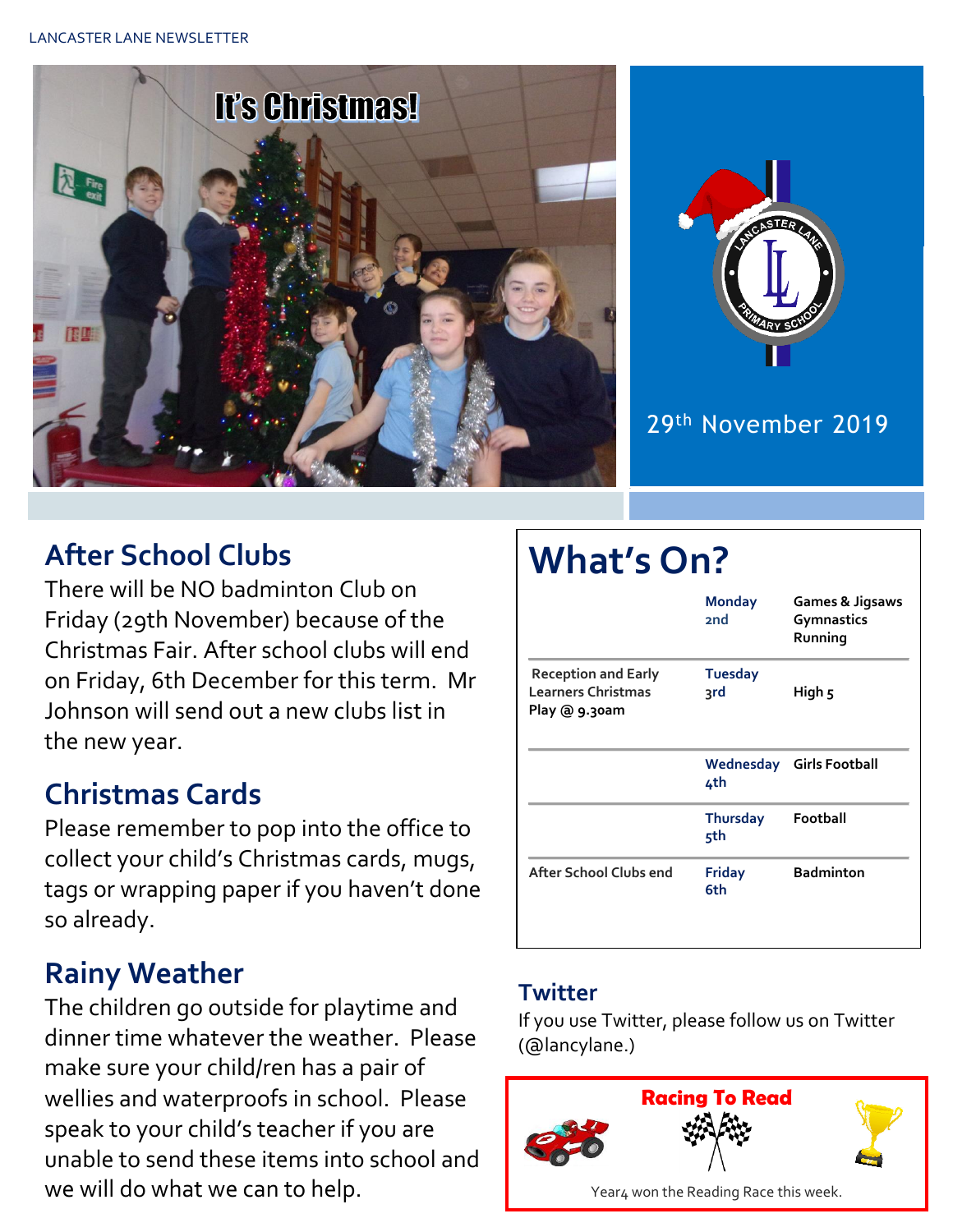#### **Christmas Fair**

If your child/ren are booked into the 3.45pm Santa slot, please wait in the playground outside Y4's classroom. Please park courteously for our neighbours if you are attending the Fair and do not block their drives.

## **Staffing News**

Mrs Clayton will be returning to work on Monday. She will be in school between 10am and 3pm every day (except Friday afternoons). We are all very much looking forward to her returning to school.

# **Medical 'Catch ups'**

**Wednesday, 4th December** is the day children who missed their flu jab will be able to receive this.

**Tuesday, 10th December** Reception vision checks will be taking place.

**Wednesday, 18th December** Y6 will be having their height and weight check and will be completing their health questionnaires.

## **Outside Achievements**

Jacob in Y3 reached his stage 5 and George in  $Y_5$  reached his stage 6 at swimming. Thomas in Y3 was Man of the Match for his football team, Lily and Will in Y6 received an end of season trophy from Longton Riding Club and Beth in Y5 competed in a Swimming Gale achieving 3rd in backstroke, 2<sup>nd</sup> in butterfly, 2<sup>nd</sup> in 50m freestyle and 1<sup>st</sup> in 25m breast and freestyle. Well done to all of you.



Year 4 played their board games with Year 1.



Year 2 have been making the same amount using different coins.



Some of our  $KS1$  children went to a Sports Festival.